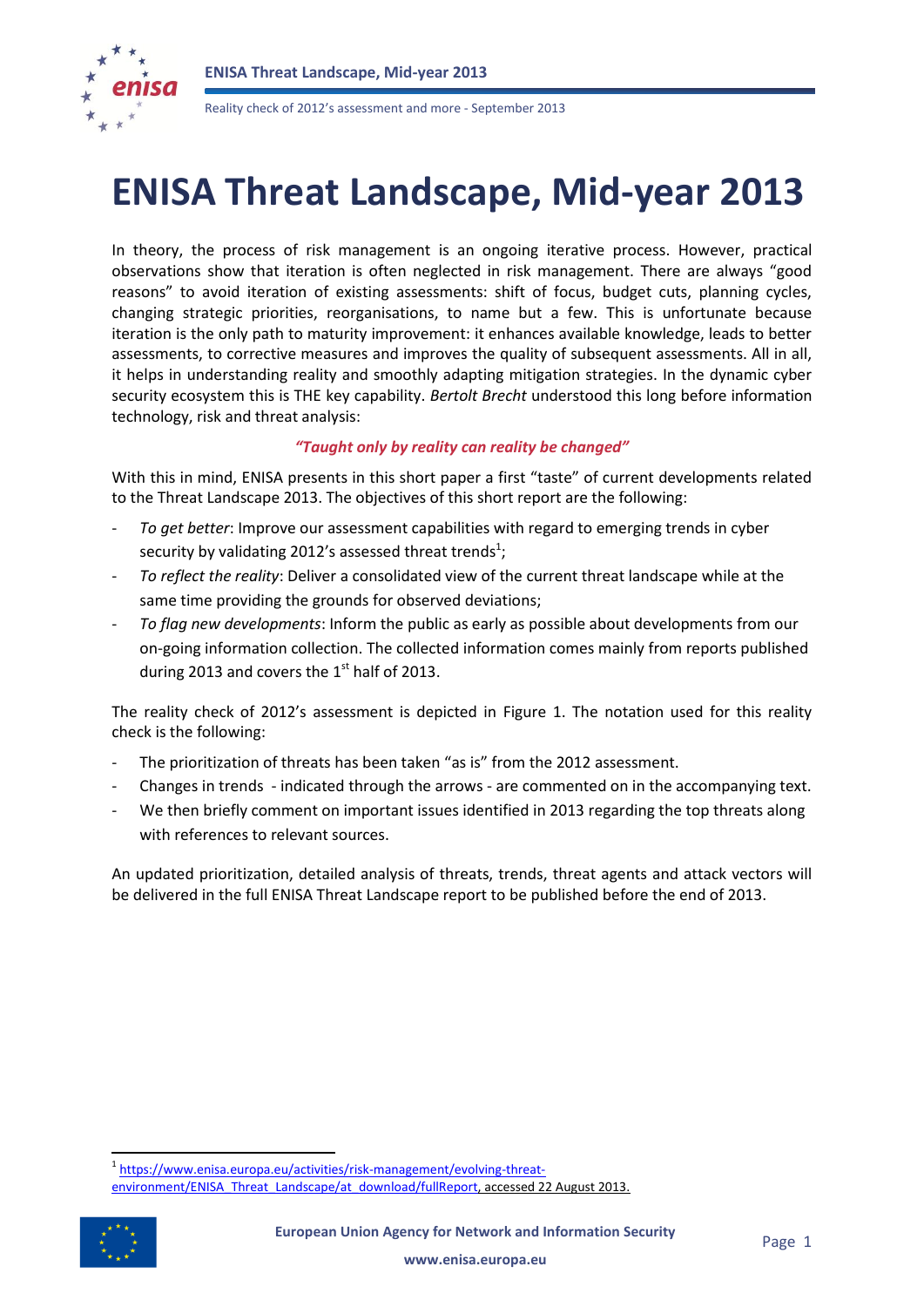

#### Reality check of 2012's assessment and more - September 2013

|    | <b>Top Threats</b>                                 | <b>Trends assessed</b><br>in 2012 | <b>Current trends</b><br>mid 2013 |                                                     |
|----|----------------------------------------------------|-----------------------------------|-----------------------------------|-----------------------------------------------------|
| 1. | <b>Drive-by exploits</b>                           | ∩                                 | ∩                                 | $\bigtriangleup$<br><b>Interesting developments</b> |
| 2. | <b>Worms/Trojans</b>                               | ∩                                 | ∩                                 |                                                     |
| 3. | <b>Code Injection</b>                              | 6)                                | ∩                                 | <b>Interesting developments</b>                     |
| 4. | <b>Exploit Kits</b>                                | 0                                 | ∩                                 |                                                     |
| 5. | <b>Botnets</b>                                     | 0                                 | ∩                                 | <b>Interesting developments</b>                     |
| 6. | <b>Denial of Service</b>                           |                                   |                                   | A change has been identified                        |
| 7. | Phishing                                           | $\bigcirc$                        | $\bullet$                         |                                                     |
| 8. | Compromising<br><b>Confidential</b><br>Information | Ω                                 | ∩                                 |                                                     |
| 9. | Rogueware/<br><b>Scareware</b>                     |                                   |                                   | A change has been identified                        |
|    | 10. Spam                                           | $\boldsymbol{\theta}$             | $\boldsymbol{\Theta}$             |                                                     |
|    | 11. Targeted Attacks                               | 6)                                | ∩                                 | <b>Interesting developments</b>                     |
|    | 12. Physical<br>Theft/Loss/Dama<br>ge              |                                   |                                   |                                                     |
|    | 13. Identity Theft                                 | ∩                                 | ∩                                 | <b>Interesting developments</b>                     |
|    | 14. Abuse of<br><b>Information</b><br>Leakage      | ∩                                 | ∩                                 |                                                     |
|    | 15. Search Engine<br>Poisoning                     | Э                                 | <b>Unable to assess trend!</b>    | No much data found!                                 |
|    | 16. Rogue<br><b>Certificates</b>                   | $\mathbf \Omega$                  | ∩                                 |                                                     |

<span id="page-1-0"></span>Legend:  $\bigcup$  Declining,  $\bigcirc$  Stable,  $\bigcirc$  Increasing,  $\bigcirc$  Warning

**Figure 1 Overview of Trends assessed in 2012 vs. 2013 mid-year**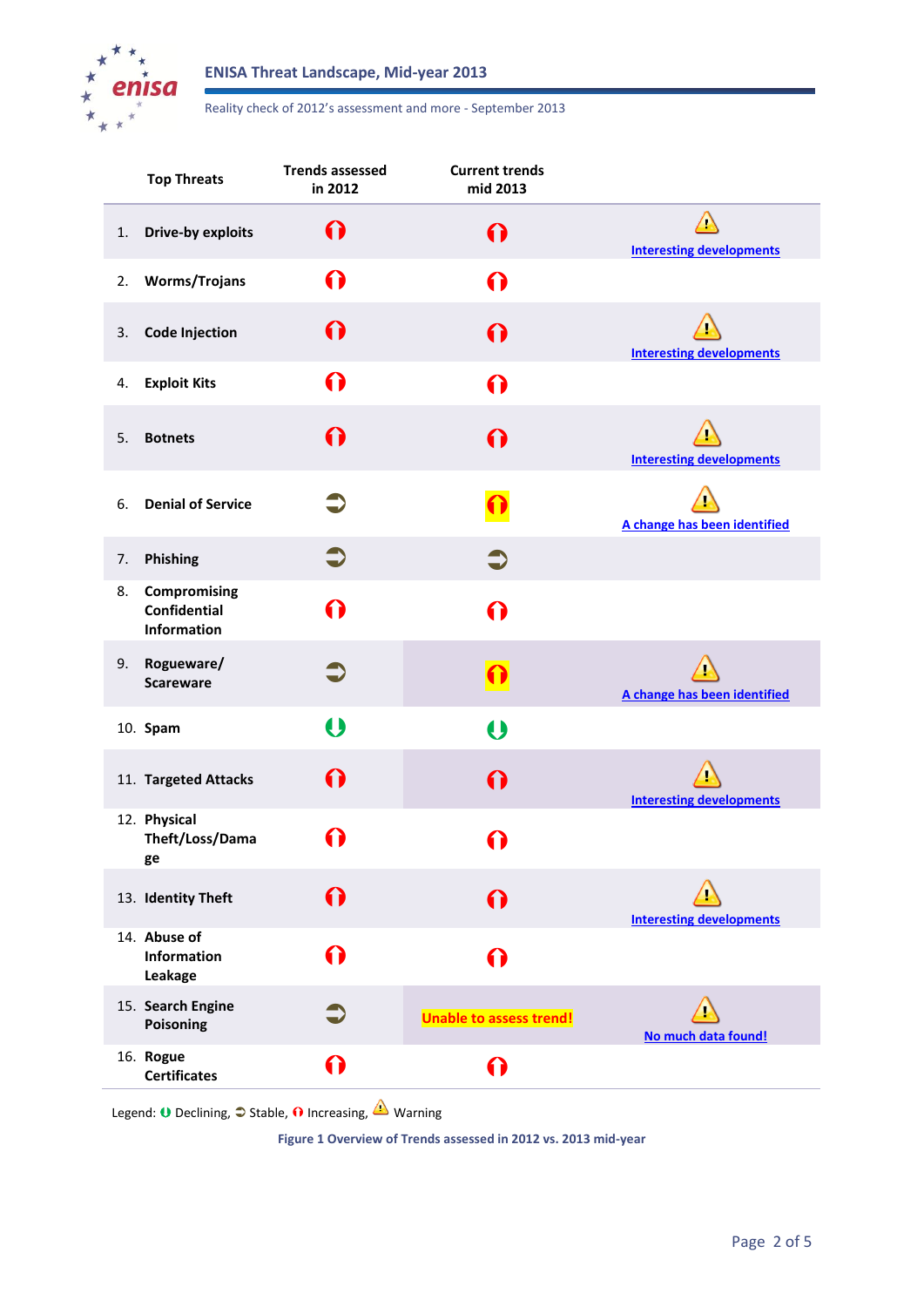

Reality check of 2012's assessment and more - September 2013

## **Changes in threat trends and interesting developments**

Through the ongoing information collection and analysis exercise, ENISA has identified the following changes/interesting developments regarding the threats identified in 2012:

**Drive-by-exploits**: There is a shift from Botnets to malicious URLs as the preferred means to distribute malware<sup>2</sup>. An advantage of URLs as a distribution mechanism lies in the fact that URLs are not such an easy target for law enforcement takedowns. It has been reported that there is an increase in the rate of suspicious URLs compared with  $2012<sup>3</sup>$ . Concluding, one can say that browserbased attacks still remain the most repored threats, whereas Java remains the most exploited software<sup>4,5</sup> for the materialization of this threat.

<span id="page-2-0"></span>**Code Injection**: A notable issue with regard to this threat is attacks against popular Content Management Systems (CMSs). Due to their wide use, popular CMSs make up a considerable attack surface that has drawn the attention of cyber-criminals<sup>6,7</sup>. Although no important changes have been reported in 2013 regarding this threat, it is worth noting that cloud service provider networks are used increasingly to host tools for automated attacks<sup>8</sup>, thus implementing an important step in code injection attack vectors.

<span id="page-2-1"></span>**Botnets**: Although there is a shift to URLs for malware infection (see Drive-by-exploits above), there are further interesting developments with regard to this threat. Although not new, an interesting aspect of botnet activity reported, is the use of botnet infrastructure to mine Bitcoins<sup>9</sup>. Another important development is the increased use of P2P botnets<sup>10</sup>. Such botnets are difficult (yet not impossible<sup>11</sup>) to locate and take down. Moreover, in Internet Census 2012<sup>12</sup> it has been demonstrated how easy is to create botnet infrastructures by misusing weaknesses in security of massively deployed devices. The Browser-Based botnets is yet another example on how easy is to create a very large botnet infrastructure<sup>13</sup>. Finally it is interesting to observe a rise in TOR-based botnets<sup>14</sup>, while more "traditional" botnet operations seem to be in decline, reportedly due the low interest in "traditional" botnet "business cases"<sup>15</sup>.

<span id="page-2-2"></span> 2 http://www.mcafee.com/us/resources/reports/rp-quarterly-threat-q1-2013.pdf, accessed 22 August 2013.

<sup>3</sup> [http://www.securelist.com/en/analysis/204792292/IT\\_Threat\\_Evolution\\_Q1\\_2013,](http://www.securelist.com/en/analysis/204792292/IT_Threat_Evolution_Q1_2013) accessed 22 August 2013.

<sup>&</sup>lt;sup>4</sup>[http://www.kaspersky.com/about/news/virus/2012/Oracle\\_Java\\_surpasses\\_Adobe\\_Reader\\_as\\_the\\_most\\_frequently\\_ex](http://www.kaspersky.com/about/news/virus/2012/Oracle_Java_surpasses_Adobe_Reader_as_the_most_frequently_exploited_software) [ploited\\_software,](http://www.kaspersky.com/about/news/virus/2012/Oracle_Java_surpasses_Adobe_Reader_as_the_most_frequently_exploited_software) accessed 22 August 2013.

[http://globenewswire.com/news-release/2013/07/18/561078/10041006/en/Bit9-Research-Shows-Java-is-Most-](http://globenewswire.com/news-release/2013/07/18/561078/10041006/en/Bit9-Research-Shows-Java-is-Most-Targeted-Endpoint-Technology-for-Cyber-Attacks-Widely-Deployed-Older-Versions-Represent-Greatest-Risk.html)[Targeted-Endpoint-Technology-for-Cyber-Attacks-Widely-Deployed-Older-Versions-Represent-Greatest-Risk.html,](http://globenewswire.com/news-release/2013/07/18/561078/10041006/en/Bit9-Research-Shows-Java-is-Most-Targeted-Endpoint-Technology-for-Cyber-Attacks-Widely-Deployed-Older-Versions-Represent-Greatest-Risk.html) accessed 22 August 2013.

<sup>6</sup> [http://www.h-online.com/open/news/item/CMSs-mostly-vulnerable-through-addons-says-German-security-agency-](http://www.h-online.com/open/news/item/CMSs-mostly-vulnerable-through-addons-says-German-security-agency-1894431.html)[1894431.html,](http://www.h-online.com/open/news/item/CMSs-mostly-vulnerable-through-addons-says-German-security-agency-1894431.html) accessed 22 August 2013.

[http://securitywatch.pcmag.com/security/310350-wordpress-joomla-sites-under-brute-force-password-attack,](http://securitywatch.pcmag.com/security/310350-wordpress-joomla-sites-under-brute-force-password-attack) accessed 22 August 2013.

[http://www.firehost.com/company/newsroom/press-releases/firehost-report-suggests-commodity-cloud-providers-are](http://www.firehost.com/company/newsroom/press-releases/firehost-report-suggests-commodity-cloud-providers-are-bolstering-botnet-agility)[bolstering-botnet-agility,](http://www.firehost.com/company/newsroom/press-releases/firehost-report-suggests-commodity-cloud-providers-are-bolstering-botnet-agility) accessed 22 August 2013.

<sup>&</sup>lt;sup>9</sup> [http://www.fortinet.com/press\\_releases/2013/fortiguard\\_threat\\_landscape\\_research\\_team\\_reports.html,](http://www.fortinet.com/press_releases/2013/fortiguard_threat_landscape_research_team_reports.html) accessed 22 August 2013.

<sup>10</sup> [http://www.csoonline.com/article/734485/malware-increasingly-uses-p2p-communications-researchers-say?page=1,](http://www.csoonline.com/article/734485/malware-increasingly-uses-p2p-communications-researchers-say?page=1)  accessed 22 August 2013.

<sup>11</sup> [https://threatpost.com/peer-to-peer-botnets-resilient-to-takedown-attempts,](https://threatpost.com/peer-to-peer-botnets-resilient-to-takedown-attempts) accessed 22 August 2013.

<sup>12</sup> [http://internetcensus2012.bitbucket.org/paper.html,](http://internetcensus2012.bitbucket.org/paper.html) accessed 22 August 2013.

<sup>13</sup> [http://www.itworld.com/security/366872/black-hat-ad-networks-lay-path-million-strong-browser-botnet,](http://www.itworld.com/security/366872/black-hat-ad-networks-lay-path-million-strong-browser-botnet) accessed 22 August 2013.

[http://www.welivesecurity.com/2013/07/24/the-rise-of-tor-based-botnets/,](http://www.welivesecurity.com/2013/07/24/the-rise-of-tor-based-botnets/) accessed 22 August 2013.

<sup>15</sup> [http://www.mcafee.com/us/resources/reports/rp-quarterly-threat-q1-2013.pdf,](http://www.mcafee.com/us/resources/reports/rp-quarterly-threat-q1-2013.pdf) accessed 22 August 2013.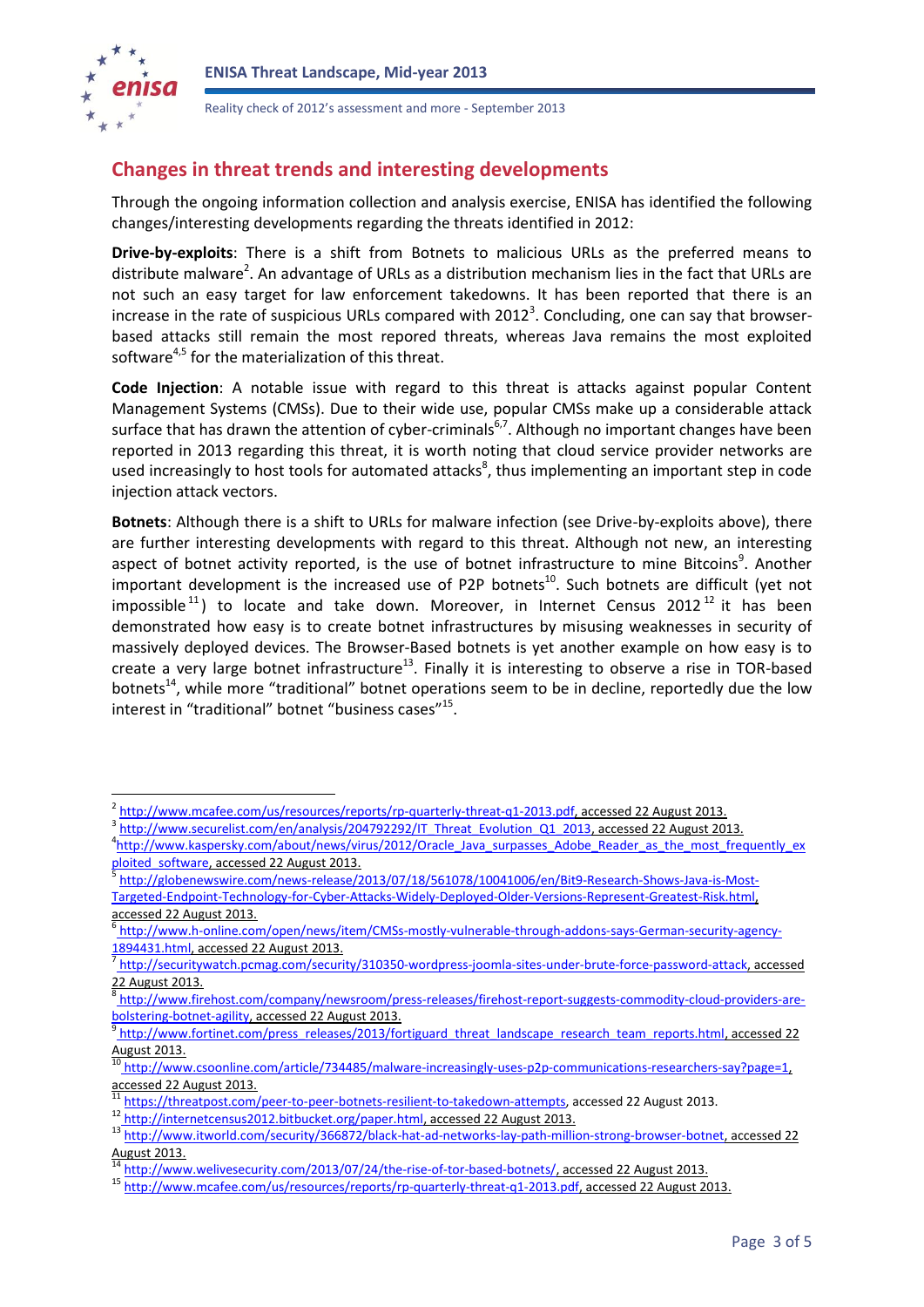

**.** 

<span id="page-3-4"></span>Reality check of 2012's assessment and more - September 2013

Denial of Service: After the Spamhaus<sup>16</sup> attack, DNS reflection attacks have gained in popularity<sup>17,18</sup>. Attackers seem to have adopted the DNS reflection technique to launch amplification attacks, an old technique that has made a come-back. Moreover, attack bandwidths achieved have reached impressive levels: the rate of 2-10Gbps attacks has doubled<sup>19</sup> and the level of 300Gbps attack was reached in  $2013^{20}$ .

<span id="page-3-0"></span>**Rogueware/Scareware**: In 2013 there was an increase in rogueware/scareware reported. Despite recent law enforcement advances<sup>21</sup>, the reports analysed provide strong evidence that there is an increase in ransomware threat. One reason for the growth is the expansion of ransomware and fake Antivirus distribution to mobile platforms, such as Android<sup>22,23</sup>. In all cases, the availability of anonymous payment services to channel illegal profits obtained from this threat is a key enabler for this kind of fraud $^{24}$ .

<span id="page-3-1"></span>**Targeted Attacks**: In first half of 2013, targeted attacks demonstrated their effectivenes in achieving their objectives. In particular, cyber espionage attacks reached a dimension that went far beyond expectations<sup>25</sup>. Again, the proliferation of mobile devices delivers a wide exploitation surface for this kind of threats<sup>26</sup>. It is worth mentioning that mobile spyware applications might become strong tools for APTs targeting Bring Your Own Device environments<sup>27</sup>.

<span id="page-3-2"></span>**Identity Theft**: This threat led to some of the most successful attacks by abusing SMS-forwarders to achieve significant financial fraud<sup>28</sup>. These attacks were based on known financial trojans (e.g. Zeus, SpyEye, Citadel<sup>29</sup>) that have been implemented on mobile platforms and attack 2-factor authentication<sup>30</sup>. A significant source for applying this threat remains social media<sup>31</sup>. It is worth mentioning that an increase in malicious browser extensions has been registered, aimed at taking over social network accounts<sup>32</sup>.

<span id="page-3-3"></span>**Search Engine Poisoning**: In the first half of this year not many references to this threat have been found. One reference about better defence levels against this threat stated that the relevant defences of Google<sup>33</sup> seemed to reduce this threat. As with many other threats, Search Engine Poisoning has also gone mobile: some reports on malicious mobile apps performing Search Engine

<sup>19</sup> [http://www.arbornetworks.com/corporate/blog/4922-q2-key-findings-from-atlas,](http://www.arbornetworks.com/corporate/blog/4922-q2-key-findings-from-atlas) accessed 22 August 2013.

<sup>16</sup> [http://www.enisa.europa.eu/publications/flash-notes/flash-note-can-recent-attacks-really-threaten-internet](http://www.enisa.europa.eu/publications/flash-notes/flash-note-can-recent-attacks-really-threaten-internet-availability/at_download/fullReport)[availability/at\\_download/fullReport,](http://www.enisa.europa.eu/publications/flash-notes/flash-note-can-recent-attacks-really-threaten-internet-availability/at_download/fullReport) accessed 22 August 2013.

[http://www.akamai.com/stateoftheinternet/,](http://www.akamai.com/stateoftheinternet/) accessed 22 August 2013.

<sup>18</sup> https://www.akarian.com/stateschichicanse.com/xecoseter-dos-attack-report-2013-q2/pr.html, accessed 22 August 2013.

<sup>20</sup> [http://www.arbornetworks.com/corporate/blog/4813-putting-the-spamhouse-ddos-attack-in-perspective,](http://www.arbornetworks.com/corporate/blog/4813-putting-the-spamhouse-ddos-attack-in-perspective) accessed 22 August 2013.

<sup>&</sup>lt;sup>21</sup> [https://www.europol.europa.eu/content/police-dismantle-prolific-ransomware-cybercriminal-network,](https://www.europol.europa.eu/content/police-dismantle-prolific-ransomware-cybercriminal-network) accessed 22 August 2013.

<sup>22</sup> [http://www.symantec.com/connect/blogs/fakeav-holds-android-phones-ransom,](http://www.symantec.com/connect/blogs/fakeav-holds-android-phones-ransom) accessed 22 August 2013.

<sup>&</sup>lt;sup>23</sup> [https://www.infoworld.com/t/mobile-security/ransomware-android-it-was-only-matter-of-time-221285,](https://www.infoworld.com/t/mobile-security/ransomware-android-it-was-only-matter-of-time-221285) accessed 22 August 2013.

<sup>&</sup>lt;sup>24</sup> [http://www.mcafee.com/us/resources/reports/rp-quarterly-threat-q1-2013.pdf,](http://www.mcafee.com/us/resources/reports/rp-quarterly-threat-q1-2013.pdf) accessed 22 August 2013.

<sup>25</sup> [https://www.enisa.europa.eu/publications/flash-notes/cyber-attacks-2013-a-new-edge-for-old-](https://www.enisa.europa.eu/publications/flash-notes/cyber-attacks-2013-a-new-edge-for-old-weapons/at_download/fullReport)

[weapons/at\\_download/fullReport,](https://www.enisa.europa.eu/publications/flash-notes/cyber-attacks-2013-a-new-edge-for-old-weapons/at_download/fullReport) accessed 22 August 2013.

<sup>2&</sup>lt;br>[https://www.securelist.com/en/blog/208194186/,](https://www.securelist.com/en/blog/208194186/) accessed 22 August 2013.

<sup>27</sup> [http://www.kindsight.net/sites/default/files/Kindsight-Q2-2013-Malware-Report.pdf,](http://www.kindsight.net/sites/default/files/Kindsight-Q2-2013-Malware-Report.pdf) accessed 22 August 2013.

<sup>28</sup> [http://www.cs.stevens.edu/~spock/Eurograbber\\_White\\_Paper.pdf,](http://www.cs.stevens.edu/~spock/Eurograbber_White_Paper.pdf) accessed 22 August 2013.

<sup>&</sup>lt;sup>29</sup> [http://www.mcafee.com/us/resources/white-papers/wp-citadel-trojan.pdf,](http://www.mcafee.com/us/resources/white-papers/wp-citadel-trojan.pdf) accessed 22 August 2013.

<sup>30</sup> [http://www.emc.com/collateral/fraud-report/current-state-cybercrime-2013.pdf,](http://www.emc.com/collateral/fraud-report/current-state-cybercrime-2013.pdf) accessed 22 August 2013.

<sup>31</sup> [http://bits.blogs.nytimes.com/2013/06/03/malware-that-drains-your-bank-account-thriving-on-facebook/,](http://bits.blogs.nytimes.com/2013/06/03/malware-that-drains-your-bank-account-thriving-on-facebook/) accessed 22 August 2013.

[https://www.symantec.com/content/en/us/enterprise/other\\_resources/b-intelligence\\_report\\_05-2013.en-us.pdf,](https://www.symantec.com/content/en/us/enterprise/other_resources/b-intelligence_report_05-2013.en-us.pdf) accessed 22 August 2013.

<sup>&</sup>lt;sup>33</sup> [https://www.bluecoat.com/security-blog/2013-04-05/search-engine-poisoning-brief-update,](https://www.bluecoat.com/security-blog/2013-04-05/search-engine-poisoning-brief-update) accessed 22 August 2013.